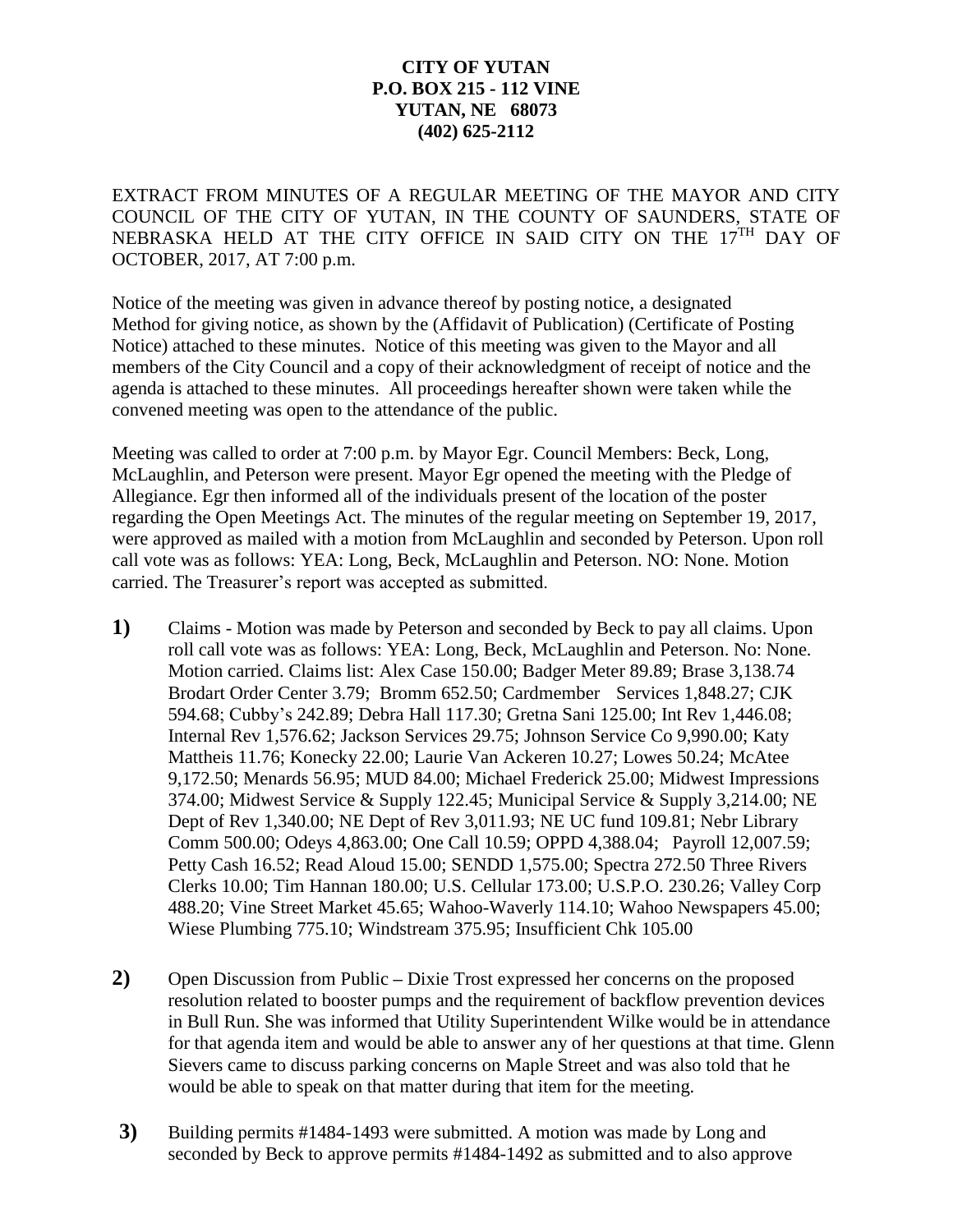.

#1493 with the contingency that the building plan must be further reviewed and approved by the building inspector. Upon roll call vote was as follows. YEA: Long, Beck, McLaughlin and Peterson. NO: None. Motion carried.

**4)** Supervisor's reports were submitted.

Mayor opened public hearing at 7:12 p.m. to obtain public comment prior to consideration of a request to change the zoning classification from A-1 District to I-1 District, by JLMM Investments Co., Owner, and Joshua Dietrich, Contract Buyer, to discuss a request to change the zoning classification from A-1 District to I-1 District, Lot 2, Prairie Wolf Place, an Administrative Subdivision in the SE Quarter of the SE quarter of Section 27 Township, 15 North, Range 9 East of the Principle Meridian, Saunders County, Nebraska. Joe Vandenack, the owner of the property spoke in favor of the rezone and the contract buyer's dedication to plan future development properly, in a way that benefits the community. Carrie Duffy, a representative for the contract buyer, explained aspects of the process that this property has gone through to determine the need for a change in zoning. A member of the public expressed concern about a lack of explicit planning for the future development of the property and the potential for traffic backups on Highway 92; it was mentioned that the property could have access to County Road 5 to reduce the potential for traffic congestion. Public hearing was closed at 7:22 p.m.

- **5)** A motion was made by Peterson and seconded by Long to receive the Planning Commission recommendation for the rezoning of Prairie Wolf Place. Upon roll call vote was as follows: YEA: Long, Beck, McLaughlin and Peterson. NO: None. Motion carried.
- **6) ORDINANCE NO. 731-AN ORDINANCE OF THE CITY OF YUTAN, SAUNDERS COUNTY, NEBRASKA, FOR THE PURPOSE OF AMENDING "THE OFFICIAL ZONING MAP OF THE CITY OF YUTAN". BE IT RESOLVED AND ORDAINED BY THE MAYOR AND CITY COUNCIL OF THE CITY OF YUTAN, SAUNDERS COUNTY, NEBRASKA, AS FOLLOWS:** A motion to waive the three readings of Ordinance #731 was made by Beck and seconded by McLaughlin. Upon roll call vote was as follows: YEA: Long, Beck, McLaughlin and Peterson. NO: None. Motion carried. A motion to adopt Ordinance #731 was made by Beck and seconded by McLaughlin. Upon roll call vote was as follows: YEA: Long, Beck, McLaughlin and Peterson. NO: None. Motion carried.
- **7)** Discussion was held regarding SENDD's proposed strategic plan. Councilmember Peterson spoke in favor of the strategic plan and mentioned the community's support shown for the plan in the past and the funds spent by the City to develop the plan. A motion to approve the proposed strategic plan was made by Peterson and seconded by McLaughlin. Upon roll call vote was as follows: YEA: Beck, McLaughlin and Peterson. NO: Long. Motion carried.
- **8)** Discussion was held regarding the no-parking signs on Itan Drive. Police Chief Hannan was in attendance to voice his concerns for the section of Itan Drive in which the signs were placed and to ask the council what action they would like to see taken in regards to the no-parking signs. A resident from Itan Drive was also present to discuss this issue and stated that he does not feel that parking on this section of the street is a safety issue and that he believes more residents will complain if he is forced to park on a different section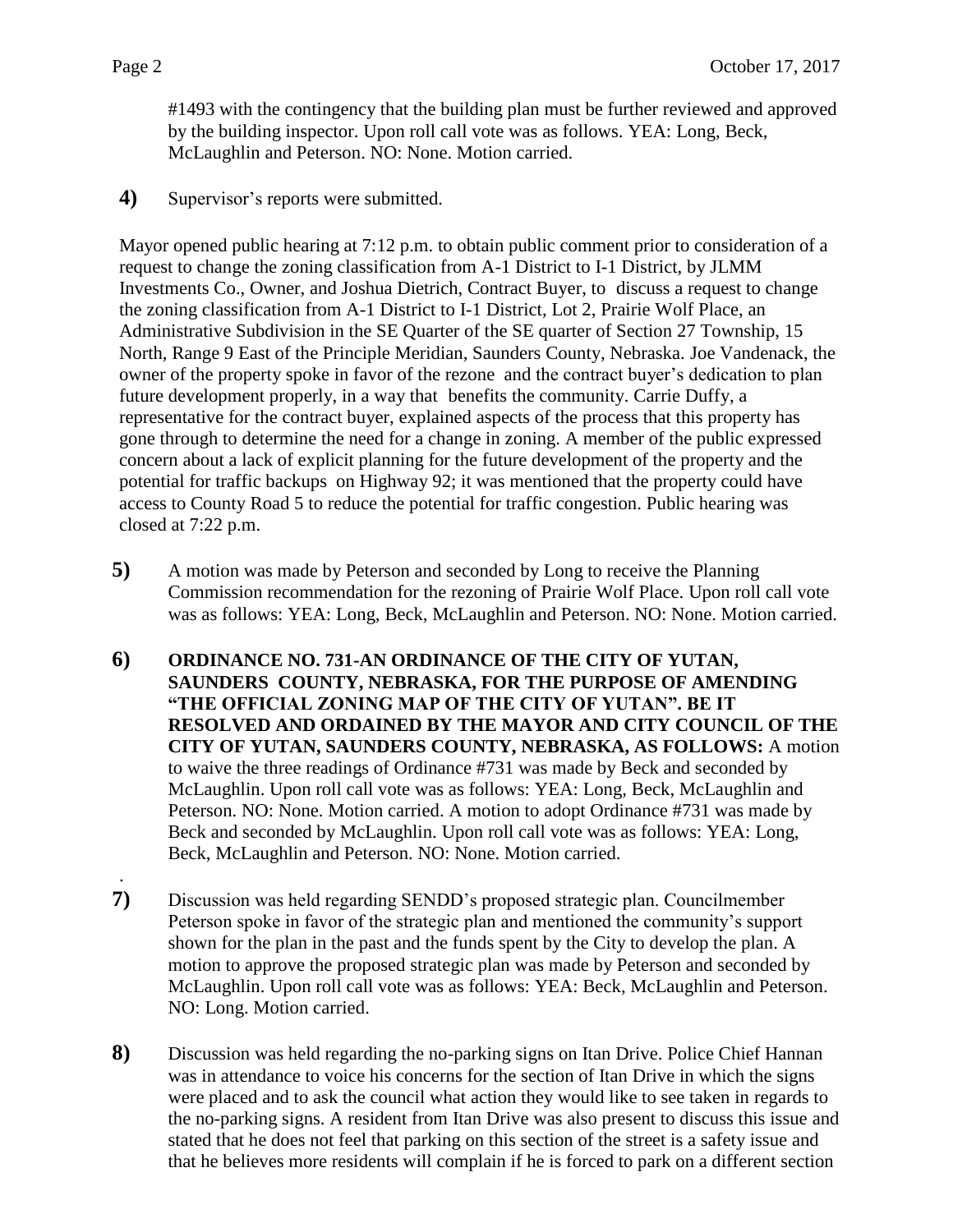of the street rather than by his residence. Councilmember Long explained that the residents on Itan Drive that he has spoken have given mixed responses on what they believe should be done but that many expressed frustration at the congestion around the entrance to the subdivision. Councilmember Peterson emphasized the need to enforce whatever plan they decide to implement. Ultimately, Police Chief Hannan was instructed to create no-parking sections by painting the curb in certain setbacks from the stop sign at the entrance to the subdivision and from the curve in the road.

- **9)** Discussion was held regarding parking concerns on Maple Street. Police Chief Hannan explained his perspective on the parking issue between two residents living on Maple Street between  $3<sup>rd</sup>$  and  $4<sup>th</sup>$  Street. Both residents were in attendance to give their opinions on the problem. One of the residents explained that he does not believe his neighbor has any need to park on his side of the street and that he feels that his neighbor's vehicles are a nuisance. The other resident described some of the disputes that she and her neighbor have had over the years and pointed out that her neighbor will also park his vehicles on her side of the street and by the side of her house. One of the residents proposed that the council vote to ban parking on the north side of Maple Street, but Police Chief Hannan and some members of the council expressed their belief that doing so would be unfair to the other residents in the area, as these two residents are the only ones experiencing an issue with parking. A motion was made by Peterson to ban parking on the north side of Maple Street from 10 p.m. to 9 a.m., but no second was made. Motion failed. At this time, several members of the council stated that they did not feel that continued discussion of this matter was solving the problem, so they decided to move on to the next item on the agenda.
- **10) ORDINANCE 732AN ORDINANCE OF THE CITY OF YUTAN, NEBRASKA, TO AMEND CHAPTER 4, ARTICLE 1TRAFFIC REGULATIONS SECTION 4- 108: GENERAL SPEED LIMIT; TO REPEAL ALL ORDINANCES IN CONFLICT HEREWITH; AND TO PROVIDE FOR EFFECTIVE DATE THEREOF.** A motion to waive the three readings of Ordinance #732 was made by Long and seconded by Beck. Upon roll call vote was as follows: YEA: Long, Beck, McLaughlin and Peterson. NO: None. Motion carried. A motion to adopt Ordinance #732 was made by Long and seconded by Beck. Upon roll call vote was as follows: YEA: Long, Beck, McLaughlin and Peterson. NO: None. Motion carried.
- **11) ORDINANCE 733 AN ORDINANCE OF THE CITY OF YUTAN, SAUNDERS COUNTY, NEBRASKA, TO PROVIDE FOR THE REGULATION OF GOLF CARTS ON THE CITY STREETS AND PENALTIES;** A motion to approve the first reading of Ordinance #733 was made by McLaughlin and seconded by Long. Upon roll call vote was as follows: YEA: Long, Beck, and McLaughlin. NO: Peterson. Motion carried.
- **12) RESOLUTION 2017-09: WHEREAS, it is in the best interest of the City of Yutan to participate in an Interlocal Agreement with members of the III Corps Drug Task Force;** A motion to approve Resolution 2017-09 was made by McLaughlin and seconded by Long. Upon roll call vote was as follows: YEA: Long, Beck, McLaughlin and Peterson. NO: None. Motion carried.